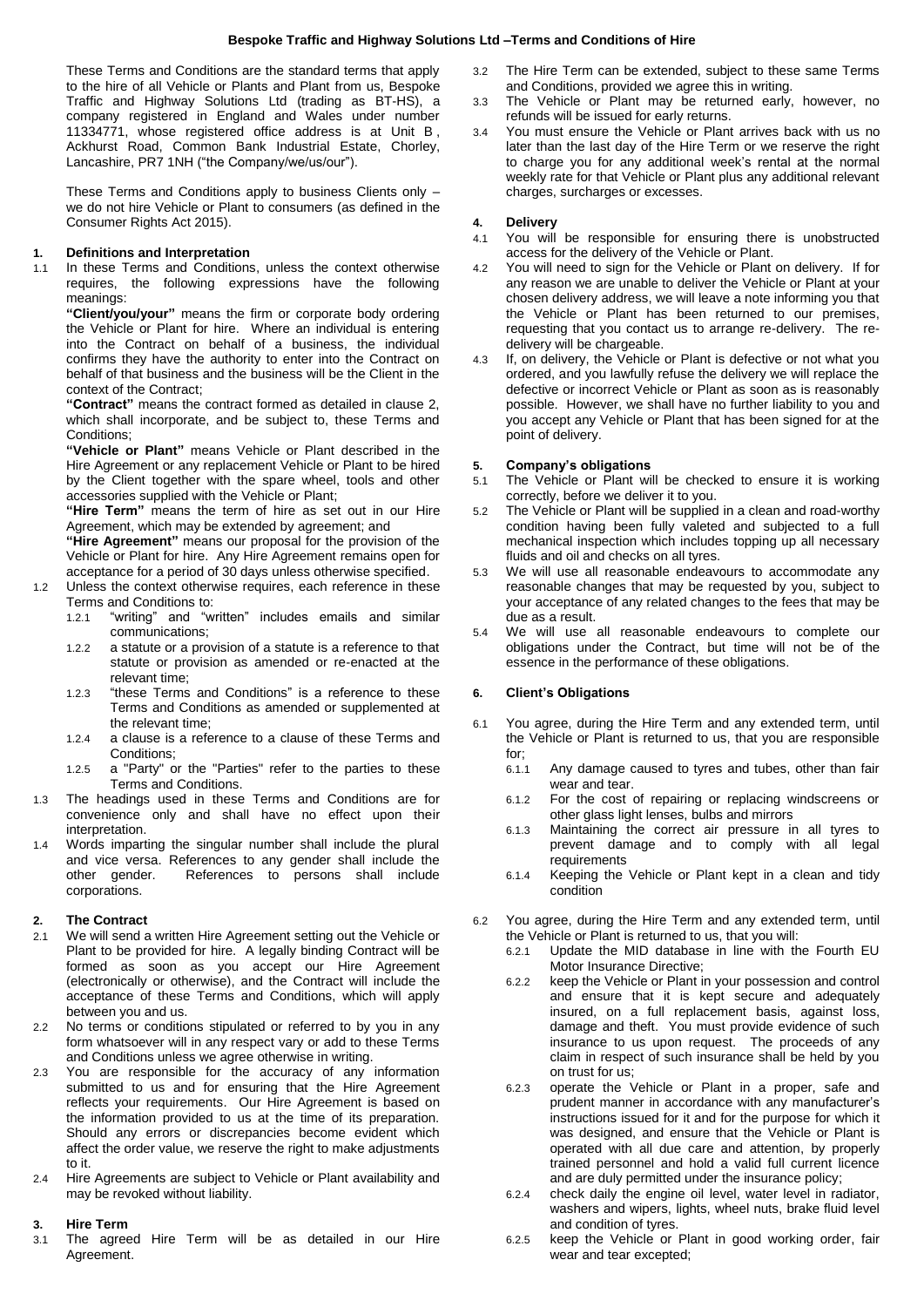- 6.2.6 not hold yourself out as owner of the Vehicle or Plant, nor will you charge, encumber, sell, let, lease, hire or otherwise dispose of, part with, or abandon the Vehicle or Plant, or permit or suffer the creation of any lien or distress over the Vehicle or Plant;
- 6.2.7 ensure that any identification marks, labels or signs on or fixed to the Vehicle or Plant are not removed, defaced, amended, obscured or otherwise subjected to interference, including those which identify the Vehicle or Plant as belonging to us;
- 6.2.8 allow us at all reasonable times to inspect, test, adjust, repair or replace the Vehicle or Plant;
- 6.2.9 not allow any person other than our authorised personnel (or a person acting under our instruction) to interfere with, modify, or service the Vehicle or Plant;
- 6.2.10 return the Vehicle or Plant to us at the end of the Hire Term, or any agreed extended term. You can request we collect the Vehicle or Plant but this will be chargeable.
- 6.3 You agree, during the Hire Term and any extended term, until the Vehicle or Plant is returned to us, that you will ensure the Vehicle or Plant will not be used;
	- 6.3.1 for the carriage of passengers for hire or reward;
	- 6.3.2 for any illegal purpose or in contravention of any legislation affecting the Vehicle or Plant, its use or construction
	- 6.3.3 outside England, Wales or Scotland without the prior written consent by us and a Vehicle or Plant on Hire Certificate (VE103)
	- 6.3.4 For anything that is not its intended purpose, including but not limited to racing, pace making, rallying, speed testing or for driving instruction.
- 6.4 You agree, during the Hire Term and any extended term, until the Vehicle or Plant is returned to us, that you are solely responsible and liable for;
	- 6.4.1 any penalty charge notice, fine or similar penalty issued which concerns the Vehicle or Plant during the Hire Term including but not limited to speeding, bus lane offences or other road violations;
	- 6.4.2 any parking fines while the Vehicle is in your possession,
	- 6.4.3 any toll road or congestion charges that are accrued or necessary to pay during the Hire Term
- 6.5 If, when we the receive the Vehicle or Plant back, any part of the Vehicle or Plant is found to be lost or damaged, we will invoice for the cost of the repair or replacement of the damage and we reserve the right to continue to charge for the hire until such time as all sums under the Contract have been received.

#### **7. Vehicle or Plant Breakdown or Damage**

- 7.1 In the event that the Vehicle or Plant suffers a breakdown, you must inform us as soon as possible after the breakdown on our dedicated 24 hour breakdown number 0333 5772847.
- 7.2 You must not undertake or permit any repair work to be carried out on the Vehicle or Plant without our express written permission.
- 7.3 Where the breakdown is caused by fair wear and tear or by a fault in the Vehicle or Plant, the cost of the repair (including labour and all parts necessary) shall be borne by us and if the Vehicle or Plant is incapable of being used for a period of 1 week or more, no hire charge will be made for the period in which the Vehicle or Plant was unavailable to you for use.
- 7.4 Where the breakdown is caused by your negligence (or that of any third party) or as a result of wilful or accidental damage, misuse, vandalism, neglect, any of the events listed in clause 6.1 or any other cause beyond our reasonable control, the cost of the repair or replacement of the Vehicle or Plant shall be borne by you.
- 7.5 You must immediately report to us any accident and must not admit any fault or responsibility. You should take the following steps:
	- 7.5.1 Make a detailed note of the names, addresses, telephone numbers and car registration numbers of any other parties involved in the accident – indicating also whether those parties are the owners of their respective vehicles;
	- 7.5.2 Make a detailed note of the names, addresses and telephone numbers of any witnesses;
	- 7.5.3 Contact the police in the event of any suspected injuries or any disputes over responsibility;
- 7.5.4 Secure the Vehicle in a safe location, with police assistance if necessary.
- 7.5.5 Keep us updated with any progress and pass to us any document you receive in regards to the accident.

# **8. Fees and Payment**

- You may be required to pay a deposit, if so stated in our Hire Agreement. In this event, we will not dispatch any Vehicle or Plant to you until the deposit has been paid in full. The deposit will be retained by us in full or in part if the Vehicle or Plant is not returned, or is lost, stolen or damaged in any way or if any rental payments are not paid.
- 8.2 We will invoice you monthly in arrears throughout the Hire Term and any extended term.
- 8.3 You agree to pay on demand;
	- 8.3.1 Any charges we occur for valeting should the Vehicle or Plant be return in an unsatisfactory condition
	- 8.3.2 Any mileage that that is above what has be stipulated in the Hire Agreement.
	- 8.3.3 The full cost of any damage if that damage is not covered by insurance or doesn't pay out at the full value
	- 8.3.4 If terminated early, any termination fees in accordance with clause 3.3.
	- 8.3.5 Any variation to any rental fees should those be a direct result of government uplifts to the Vehicle or Plant excise duty
	- 8.3.6 Any fuel that has not been returned in the Vehicle or Plant
	- 8.3.7 Any costs incurred for the removal and/or disposal of any property left in the Vehicle or Plant
	- 8.3.8 Any recovery charges arising from the Vehicle or Plant and Operator Services Agency (VOSA), HM Revenue and Customs (HMRC), the police, or any other public organisation (or their agent) who has seized the Vehicle or Plant.
	- 8.3.9 any loss of profit in the event of an out-of-use Vehicle or Plant due to an accident that has occurred during the Hire Term caused by you or a third party or a late return of the Vehicle or Plant.
- 8.4 All invoices are payable strictly within 30 days of the date of invoice, in pounds sterling, without set-off, withholding or deduction.
- 8.5 All prices quoted are expressed exclusive of VAT.
- 8.6 Time for payment shall be of the essence of the Contract. If you fail to make any payment to us by the due date then, without prejudice to any other rights which we may have, we shall have the right recover the Vehicle or Plant in accordance with clause 9, and charge interest from the due date until payment is made in full, both before and after judgment, at the rate of 8% per annum over the Bank of England base rate from time to time in force, in accordance with the Late Payment of Commercial Debts (Interest) Act 1998.

#### **9. Title and Risk**

- 9.1 Risk in the Vehicle or Plant shall pass to the Client upon it leaving our physical possession or control and shall not revert back to us until the Vehicle or Plant is back in our possession or control where applicable, notwithstanding the expiry of any agreed Hire Term (or extended term).
- Title and all rights to the Vehicle or Plant shall at all times be vested in us and you acknowledge that you have no right, title, property or ownership in the Vehicle or Plant.
- 9.3 We reserve the right to repossess any Vehicle or Plant in which we retain title without notice. You irrevocably authorise us to enter your premises (or any premises at which we reasonably believe the Vehicle or Plant is being held) during normal business hours for the purpose of repossessing any Vehicle or Plant in which we retain title.

#### **10. Insurance**

10.1 During the Hire Term, you shall at your own expense obtain and maintain insurance of the Vehicle of Plant to a value not less that its full replacement value comprehensively against all usual risks of loss, damage or destruction by fire, theft or accident, and such other risks as required.

#### **11. Cancellation**

11.1 If you wish to cancel the Contract at any time before the Vehicle or Plant has been dispatched, you must notify us in writing. We reserve the right to charge for any costs incurred by us as a result of your cancellation including, but not limited to, administration and restocking charges.